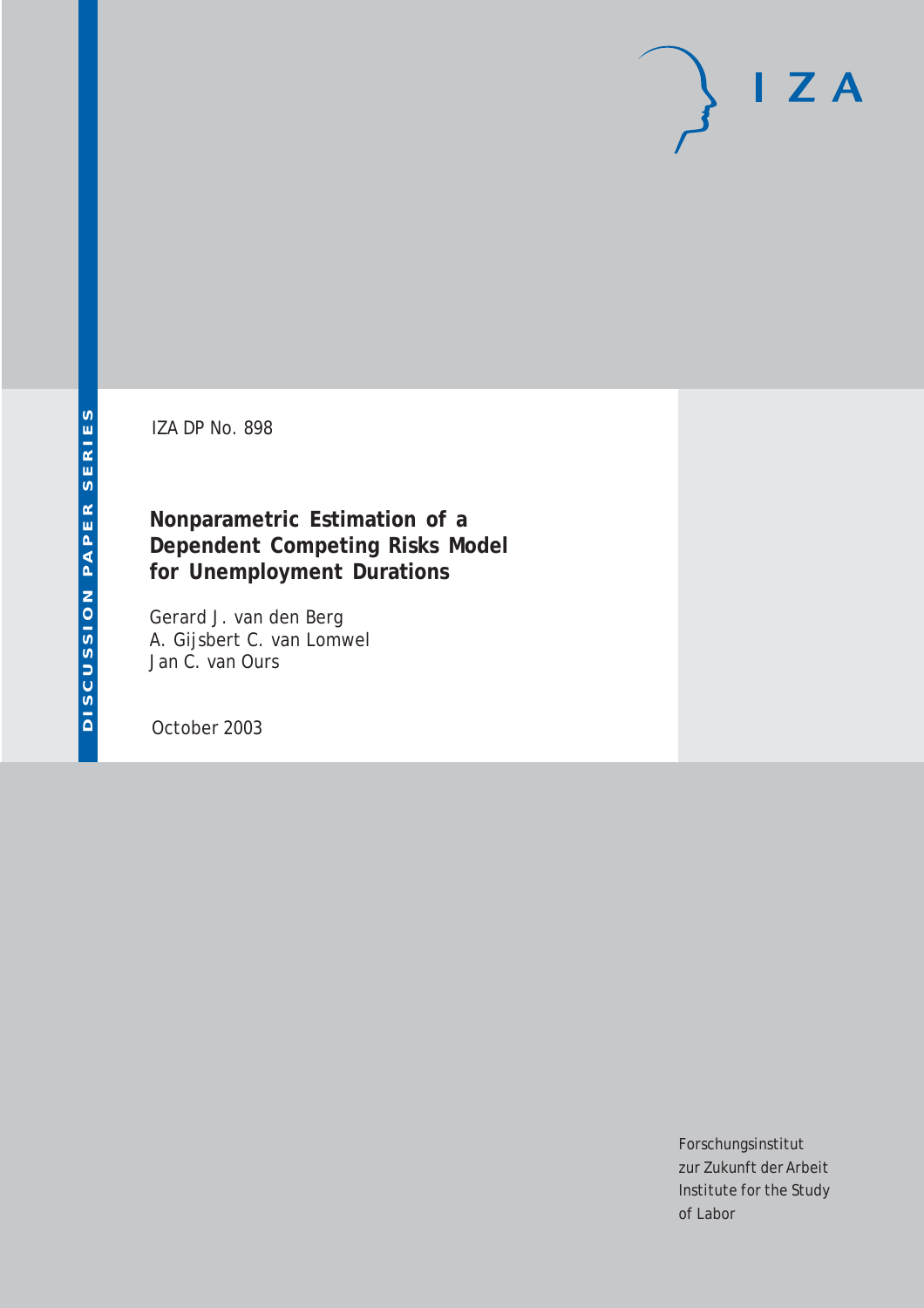# **Nonparametric Estimation of a Dependent Competing Risks Model for Unemployment Durations**

## **Gerard J. van den Berg**

*Free University of Amsterdam, Tinbergen Institute, CEPR and IZA Bonn* 

## **A. Gijsbert C. van Lomwel**

*CentER, Tilburg University* 

### **Jan C. van Ours**

*CentER, Tilburg University, OSA, CEPR and IZA Bonn*

Discussion Paper No. 898 October 2003

IZA

P.O. Box 7240 D-53072 Bonn **Germany** 

Tel.: +49-228-3894-0 Fax: +49-228-3894-210 Email: [iza@iza.org](mailto:iza@iza.org)

This Discussion Paper is issued within the framework of IZA's research area *Mobility and Flexibility of Labor.* Any opinions expressed here are those of the author(s) and not those of the institute. Research disseminated by IZA may include views on policy, but the institute itself takes no institutional policy positions.

The Institute for the Study of Labor (IZA) in Bonn is a local and virtual international research center and a place of communication between science, politics and business. IZA is an independent, nonprofit limited liability company (Gesellschaft mit beschränkter Haftung) supported by Deutsche Post World Net. The center is associated with the University of Bonn and offers a stimulating research environment through its research networks, research support, and visitors and doctoral programs. IZA engages in (i) original and internationally competitive research in all fields of labor economics, (ii) development of policy concepts, and (iii) dissemination of research results and concepts to the interested public. The current research program deals with (1) mobility and flexibility of labor, (2) internationalization of labor markets, (3) welfare state and labor market, (4) labor markets in transition countries, (5) the future of labor, (6) evaluation of labor market policies and projects and (7) general labor economics.

IZA Discussion Papers often represent preliminary work and are circulated to encourage discussion. Citation of such a paper should account for its provisional character. A revised version may be available on the IZA website ([www.iza.org](http://www.iza.org/)) or directly from the author.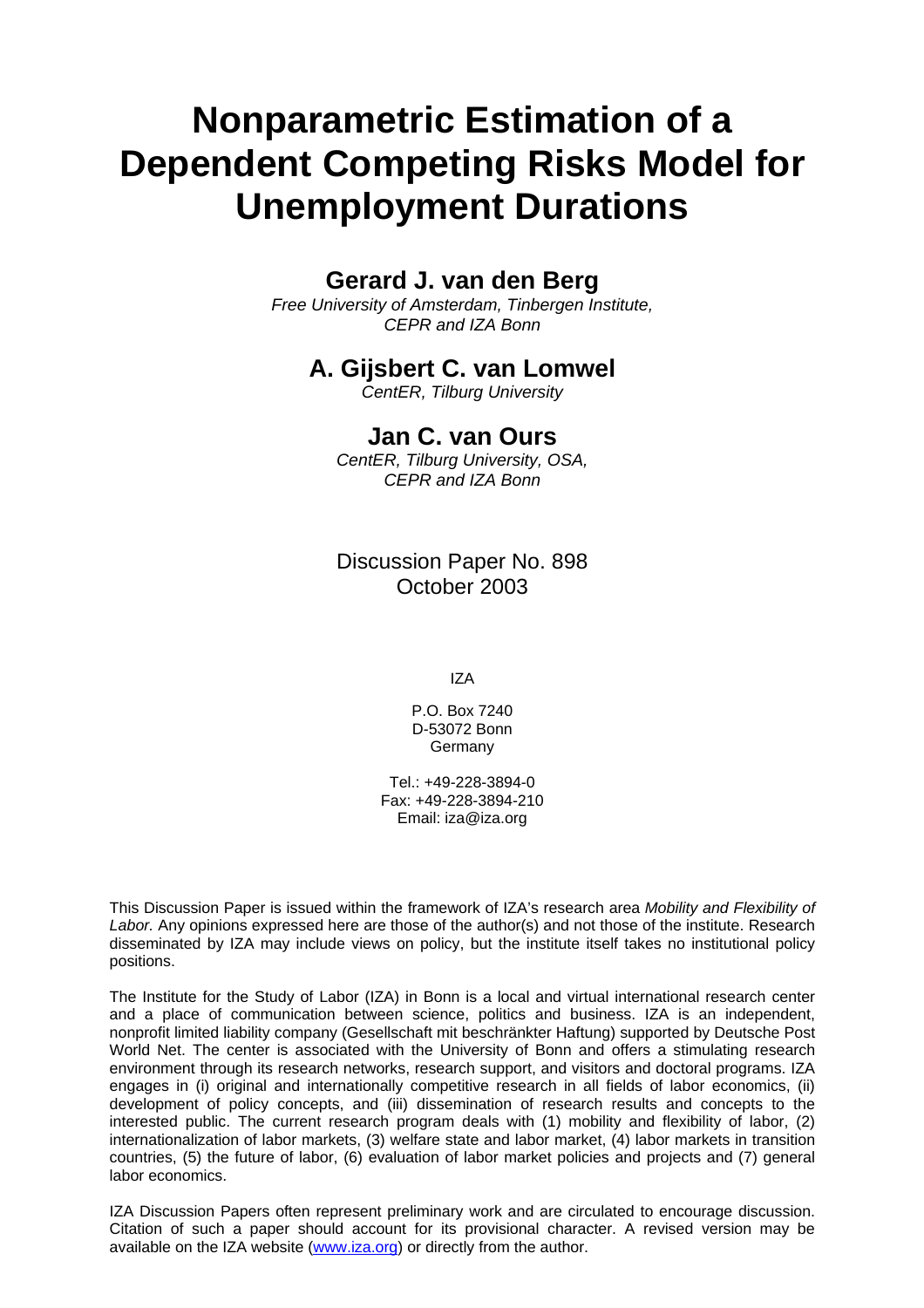IZA Discussion Paper No. 898 October 2003

## **ABSTRACT**

## **Nonparametric Estimation of a Dependent Competing Risks Model for Unemployment Durations**[∗](#page-2-0)

In this paper we simultaneously analyze transitions from unemployment to employment and to nonparticipation. We estimate a dependent competing risks model with nonparametric specifications of the destination-specific duration dependence and unobserved heterogeneity terms. We use a unique population data set of French unemployment over the period 1988- 1994, stratified by gender type, duration class and exit state.

JEL Classification: J64, C41

Keywords: exit rate, hazard rate, unobserved heterogeneity, duration dependence, nonparticipation

Corresponding author:

 $\overline{a}$ 

Jan C. van Ours CentER for Economic Research Tilburg University P.O. Box 90153 5000 LE Tilburg The Netherlands Tel.: +31 13 4662316 Fax: +31 13 4663042 Email: [vanours@uvt.nl](mailto:vanours@uvt.nl)

<span id="page-2-0"></span><sup>∗</sup> A preliminary version of this paper was distributed under the title "Individual variation in exit rates from unemployment: a nonparametric multivariate analysis using aggregate data". We thank participants at the ESEM Conference for helpful suggestions. The Département du Marché du Travail of the Ministère du Travail, de l'Emploi et de la Formation Professionelle of France kindly provided the data.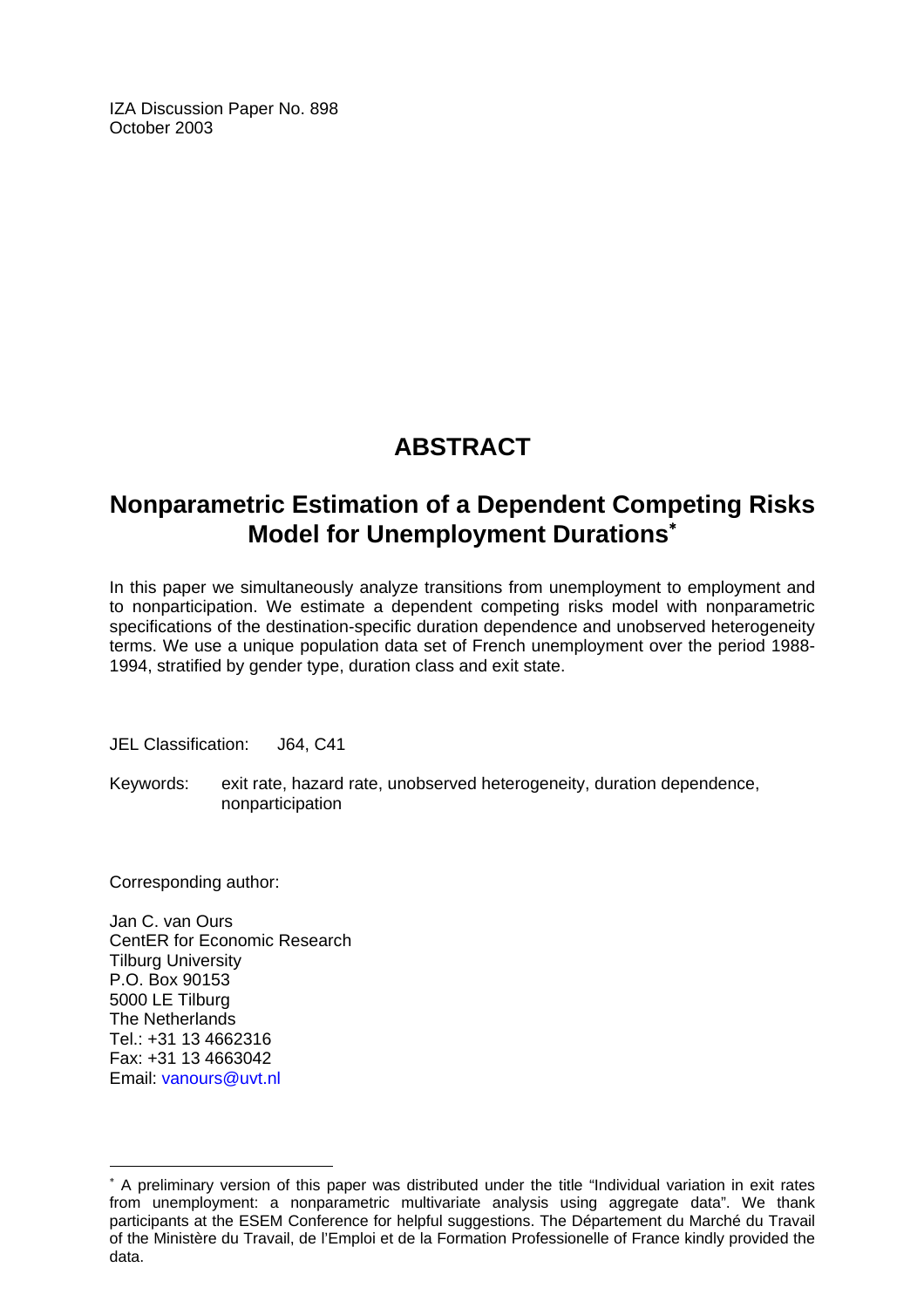## 1 Introduction

Studies on unemployment durations often focus on whether the individual transition rate to employment decreases as a function of the elapsed duration. To examine this one has to correct for the presence of unobserved heterogeneity. Negative duration dependence at the individual level and unobserved heterogeneity both lead to negative duration dependence of the observed transition rate, but they have different policy implications. Negative duration dependence implies that emphasis should be put on the prevention of long-term unemployment, while unobserved heterogeneity calls for screening of newly unemployed.

To study these issues one also has to take into account that individuals may make transitions to different states than employment. Notably, they may move into nonparticipation (or "out of the labor force"). If one lumps transitions to employment and nonparticipation together, and if these transitions have different determinants, then this may lead to incorrect inference concerning the transition rate to work. Moreover, if one treats transitions to nonparticipation as right-censoring of the duration until work, and if the unobserved determinants of the transition rates to nonparticipation and work are mutually dependent, then the right-censoring is dependent, and standard duration analysis leads to incorrect inference.<sup>1</sup>

In this paper we estimate a model with separate transition rates to nonparticipation and work, allowing both to depend on unobserved heterogeneity terms that can be mutually dependent themselves. This is a dependent competing risks model in which the individual destination-specific transition rates (or "exit rates") have mixed proportional hazard (MPH) structures (see Lancaster, 1990, and Van den Berg, 2001, for overviews). In continuous time, such models are identified without the need to impose parametric functional form assumptions on the duration dependence terms or the bivariate distribution of the two unobserved heterogeneity terms (Heckman and Honoré, 1989, and Abbring and Van den Berg, 2003). The main identifying assumption is basically that the two exit rates should not vary with the observed covariates in exactly the same way.

We use rather unique French administrative population data over the

<sup>&</sup>lt;sup>1</sup>Inference is also incorrect if one lumps the states of unemployment and nonparticipation together; Flinn and Heckman (1983) show that the transition rates to work differ between unemployment and nonparticipation.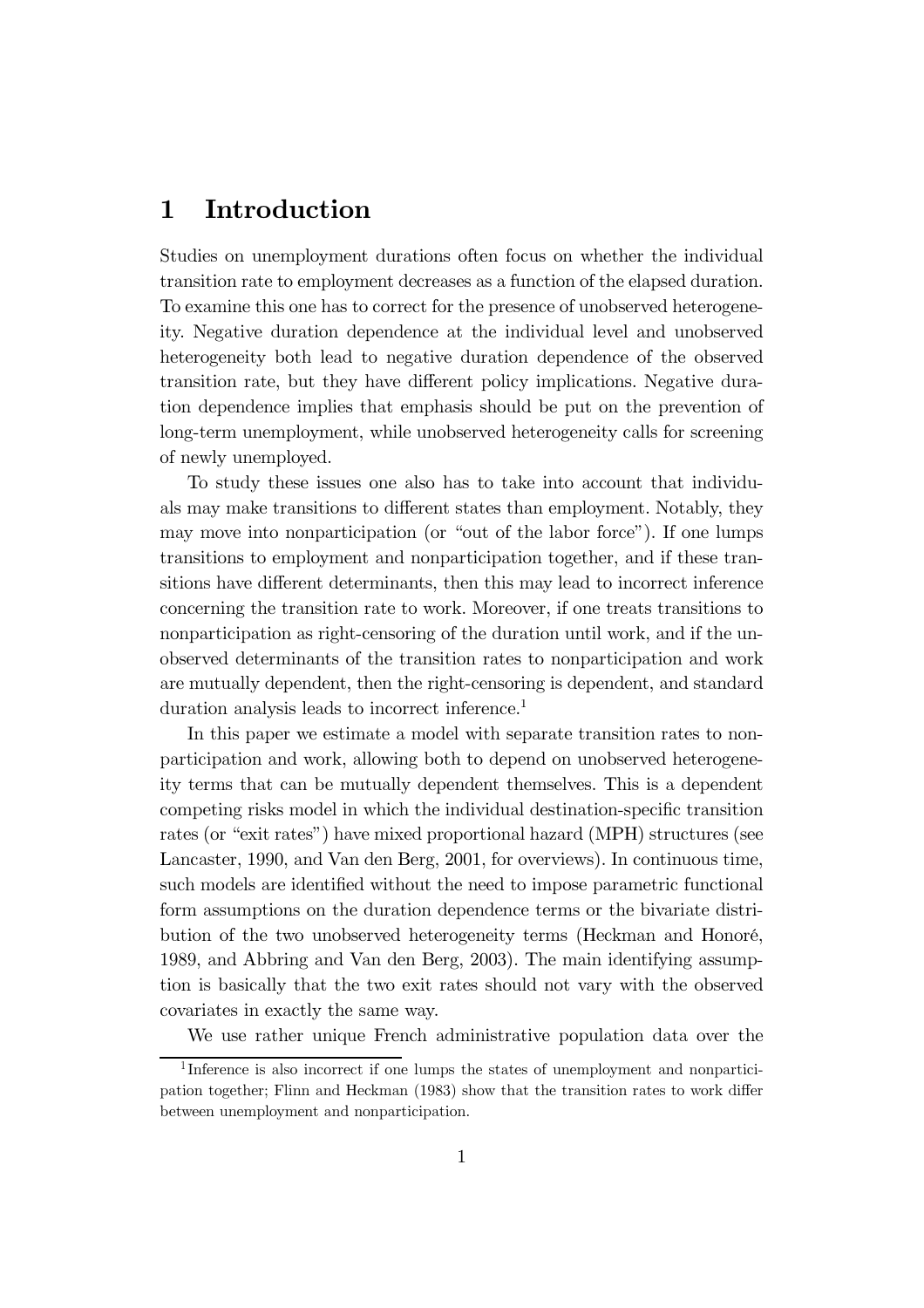period 1988–1994. These data are quarterly and cover individuals who are looking for full time permanent jobs. Because of the discrete nature of the data we specify and estimate a discrete time model. The main explanatory covariate is calendar time, capturing business cycle and seasonal effects. The model and the nonparametric estimation method that we develop and apply extend those in Van den Berg and Van Ours (1996) to a competing risks setting. The way in which the dependence between the unobserved heterogeneity terms is estimated provides intuition behind the identification of dependent competing risks models in general.

The outline is as follows. In the next section, the model and estimation method are introduced. We describe our data in section 3. Here, we also show how the exit probabilities are constructed from the data. Estimation results are reported in section 4. Concluding remarks are made in section 5.

#### $\overline{2}$ The model and the estimation method

#### The Model  $\bf 2.1$

A spell of unemployment can end with an exit to employment (E) or to nonparticipation (N). We assume that at the individual level, the two conditional exit probabilities satisfy MPH-type specifications (see e.g. Van den Berg and Van Ours, 1996, and Abbring, Van den Berg and Van Ours, 2002). We only have two observed explanatory variables: the gender of the individual and calendar time. We estimate the models separately for both gender types, and therefore suppress the conditioning on the gender type. The (conditional) exit probability to destination  $i$  after  $t$  periods of unemployment, given the current value of calendar time  $\tau$ , and given the unobserved heterogeneity term  $v_i$  that affects the exit to destination i,  $(i = E, N)$ , is now specified as

$$
\theta_i(t|\tau, v_i) = \psi_{1i}(t) \psi_{2i}(\tau) v_i \tag{1}
$$

The individual over-all exit probability out of unemployment is defined as  $\sum_i \theta_i(t|\tau, v_i)$ , so that we require the model determinants to satisfy the inequality  $0 < \sum_i \theta_i(t|\tau, v_i) < 1$ . The functions  $\psi_{1i}$  and  $\psi_{2i}$  represent the effect of unemployment duration and calendar time. The unobserved heterogeneity terms  $v_E$  and  $v_N$  are allowed to be correlated. We assume that the distribution G of  $(v_E, v_N)$  and the individual realizations do not change over time.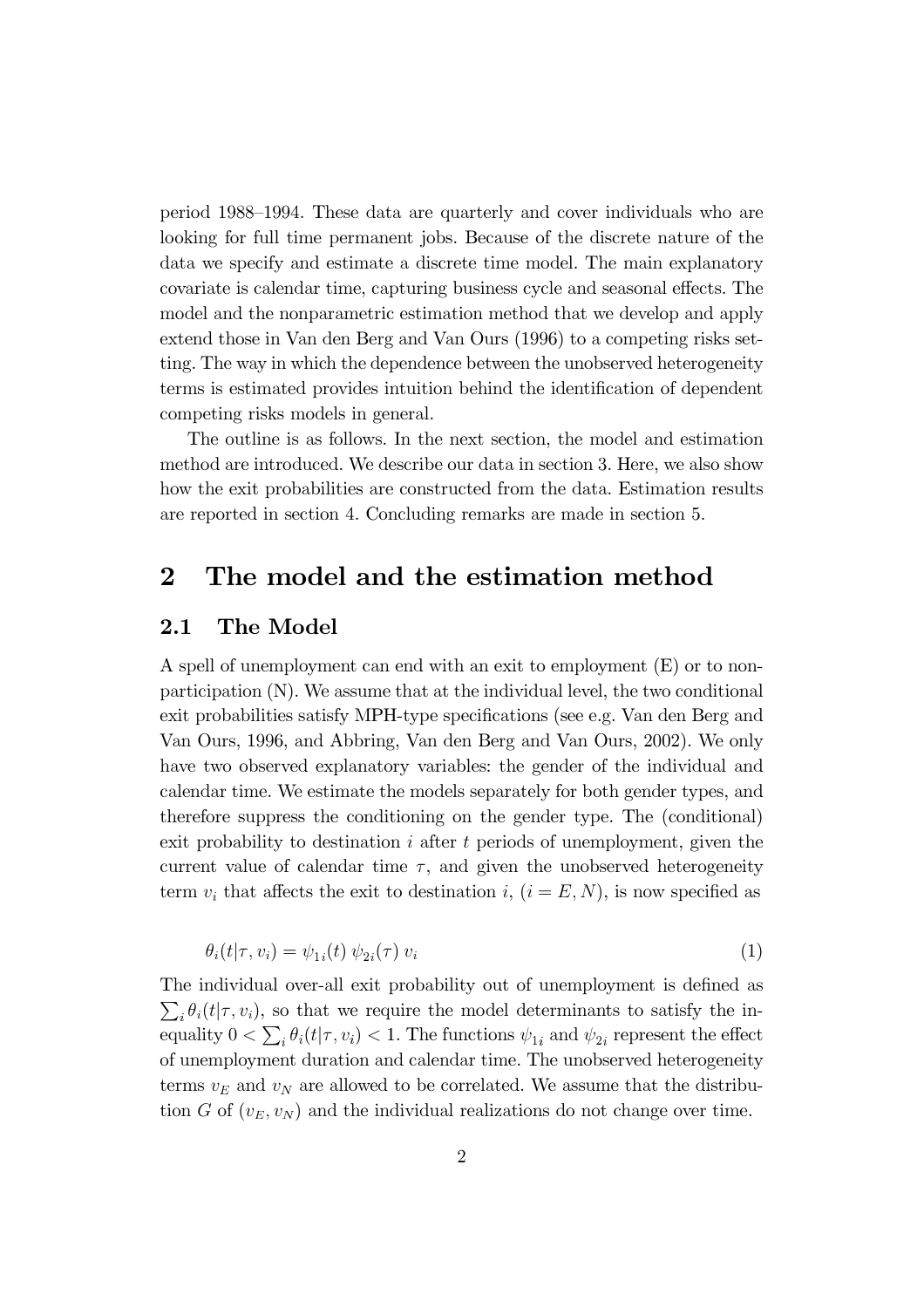#### **Empirical implementation**  $2.2$

We are primarily interested in estimating the duration dependence functions and the unobserved heterogeneity distribution. As will be explained in section 3, the data provide destination-specific exit probabilities at calendar times  $\tau$  and at durations t (we take t and  $\tau$  to have the same measurement scale, apart from the difference in origin). These probabilities  $\theta_i(t|\tau)$  are of course aggregated over unobserved heterogeneity. To express them in terms of the model determinants, we have to integrate over  $v_E, v_N$ . Consider  $\theta_i(t|\tau)$  for  $t = 0, i = E, N;$ 

$$
\begin{array}{rcl} \theta_i(0|\tau) & = & E_{v_i} \Big[ \psi_{1i}(0) \; \psi_{2i}(\tau) \; v_i \Big] \\ & = & \psi_{1i}(0) \; \psi_{2i}(\tau) \; \mu_{1i} \end{array}
$$

where,

$$
\mu_{ki} := E\left[v_i^k\right], \quad k = 1, 2. \tag{2}
$$

For  $t=1,\ i\neq j=E,N$  we get

$$
\begin{split}\n\Pr(t &= 1 \wedge i|\tau) = \\
&= E_{v_i, v_j} \bigg[ \Big( 1 - \psi_{1i}(0)\psi_{2i}(\tau - 1)v_i - \psi_{1j}(0)\psi_{2j}(\tau - 1)v_j \Big) \cdot \psi_{1i}(1)\psi_{2i}(\tau)v_i \bigg] \\
&= \psi_{1i}(1)\psi_{2i}(\tau) \cdot E_{v_i, v_j} \bigg[ v_i - \psi_{1i}(0)\psi_{2i}(\tau - 1)v_i^2 - \psi_{1j}(0)\psi_{2j}(\tau - 1)v_i v_j \bigg] \\
&= \psi_{1i}(1)\psi_{2i}(\tau) \cdot \Bigg[ \mu_{1i} - \psi_{1i}(0)\psi_{2i}(\tau - 1)\mu_{2i} - \psi_{1j}(0)\psi_{2j}(\tau - 1)\mu_{1i1j} \bigg] \end{split} \tag{3}
$$

where,

$$
\mu_{1i1j} := E[v_i v_j] = Cov(v_i, v_j) + \mu_{1i} \mu_{1j}
$$
\n(4)

so that

$$
\theta_i(1|\tau) = \frac{\Pr(t = 1 \land i|\tau)}{\Pr(t \ge 1|\tau)} \n= \psi_{1i}(1)\psi_{2i}(\tau) \cdot \frac{\mu_{1i} - \theta_i(0|\tau - 1)\frac{\mu_{2i}}{\mu_{1i}} - \theta_j(0|\tau - 1)\frac{\mu_{1i1j}}{\mu_{1j}}}{1 - \theta_i(0|\tau - 1) - \theta_j(0|\tau - 1)}
$$
\n(5)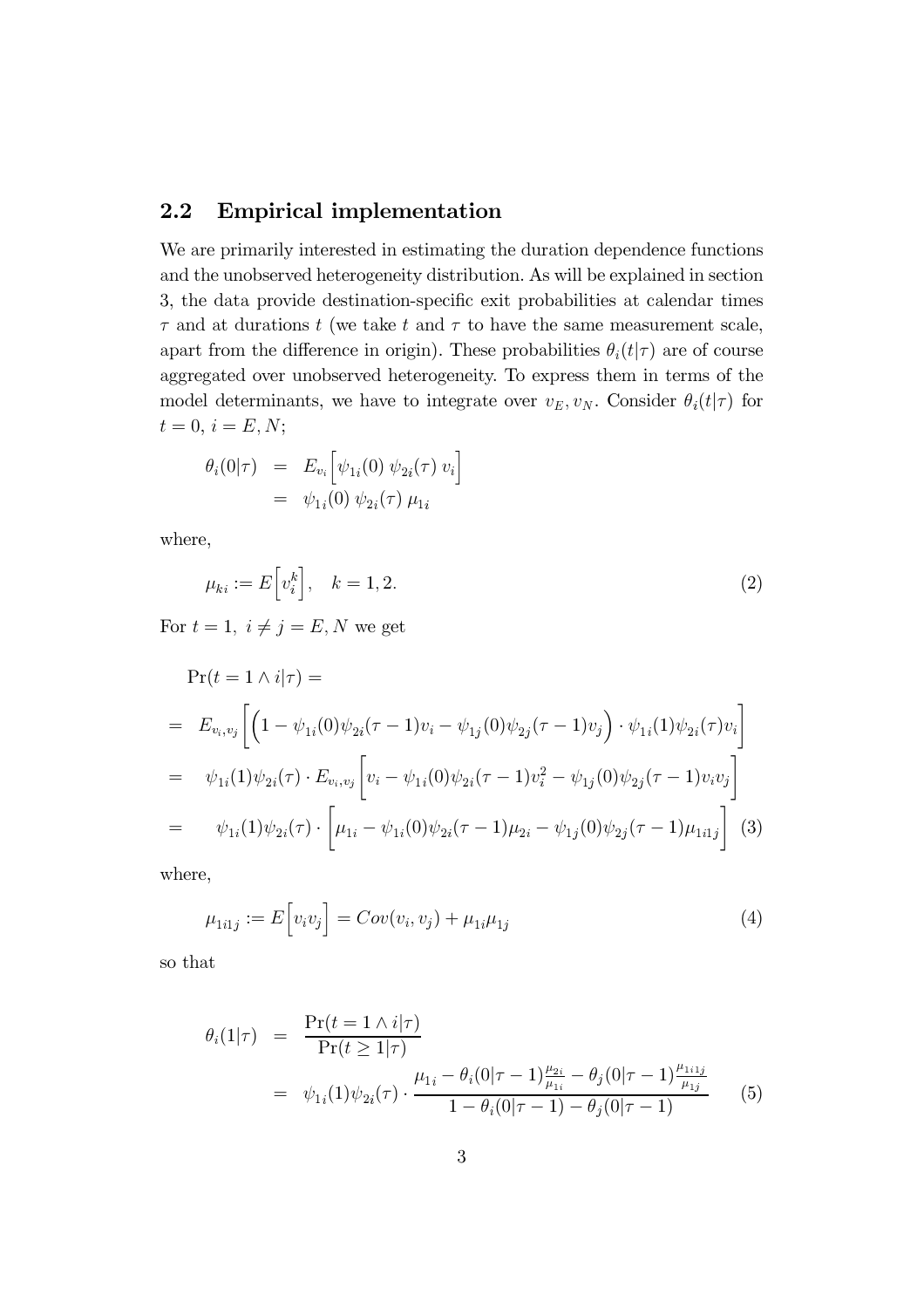We examine ratios of observed exit probabilities. Dividing equation (5) by  $\theta_i(0|\tau)$ , ref. (2), we get

$$
\frac{\theta_i(1|\tau)}{\theta_i(0|\tau)} = \eta_{1i} \cdot \frac{1 - \gamma_{2i}\theta_i(0|\tau - 1) - \kappa_{11}\theta_j(0|\tau - 1)}{1 - \theta_i(0|\tau - 1) - \theta_j(0|\tau - 1)}
$$
(6)

where,

$$
\eta_{1i} := \frac{\psi_{1i}(1)}{\psi_{1i}(0)}, \quad i = E, N \tag{7}
$$

$$
\gamma_{2i} := \frac{\mu_{2i}}{\mu_{1i}^2}, \quad i = E, N
$$
\n(8)

$$
\kappa_{11} := \frac{\mu_{1i1j}}{\mu_{1i}\mu_{1j}}, \quad i \neq j = E, N
$$
\n(9)

If  $v_N \equiv v_E$  and  $\psi_{1N} \equiv \psi_{1E}$  then the model determinants of interest can be estimated from a single-risk analysis. Otherwise one has to estimate a bivariate model. We are particularly interested in the relation between  $v_N$  and  $v_E$ , because this is informative on the validity of independent right-censoring of the duration to work in a continuous-time setting.

If  $v_E \perp v_N$  then  $Cov(v_E, v_N) = 0$  and  $\kappa_{11} = 1$ . In general, the parameter  $\kappa_{11}$  in equation (6) is identified from the effect of the past calendar time variation in the exit to destination  $j$  on the current exit probability to destination *i*, i.e. on  $\theta_i(1|\tau)$ ,  $i \neq j$ . This fails if  $\psi_{2E}(\tau) \equiv \psi_{2N}(\tau)$ , i.e. if there is no independent variation in calendar time. In this case  $\theta_E(0|\tau-1) \propto \theta_N(0|\tau-1)$ , so only  $\gamma_{2i}$  + constant  $\kappa_{11}$ ,  $i = E, N$  are identified from data on  $t = 0, 1$ . Thus, identification requires that the exit probabilities from short-term unemployment to nonparticipation and to work do not depend in exactly the same way on calendar time. This can of course be readily examined from time series of  $\theta_E(0|\tau)$  and  $\theta_N(0|\tau)$ .

The identification condition is reminiscent of the identification condition for continuous-time models mentioned in section 1. If the covariate part of the exit probability to state  $i$  does not directly affect the individual exit probability to state  $j \neq i$  but does affect the observed exit probability to state  $j$  then this indicates that there is a spurious relation between the durations by way of their unobserved determinants. The composition of the survivors at  $t = 1$  then depends on the speed of the selection process for both exit destinations at  $t=0$ .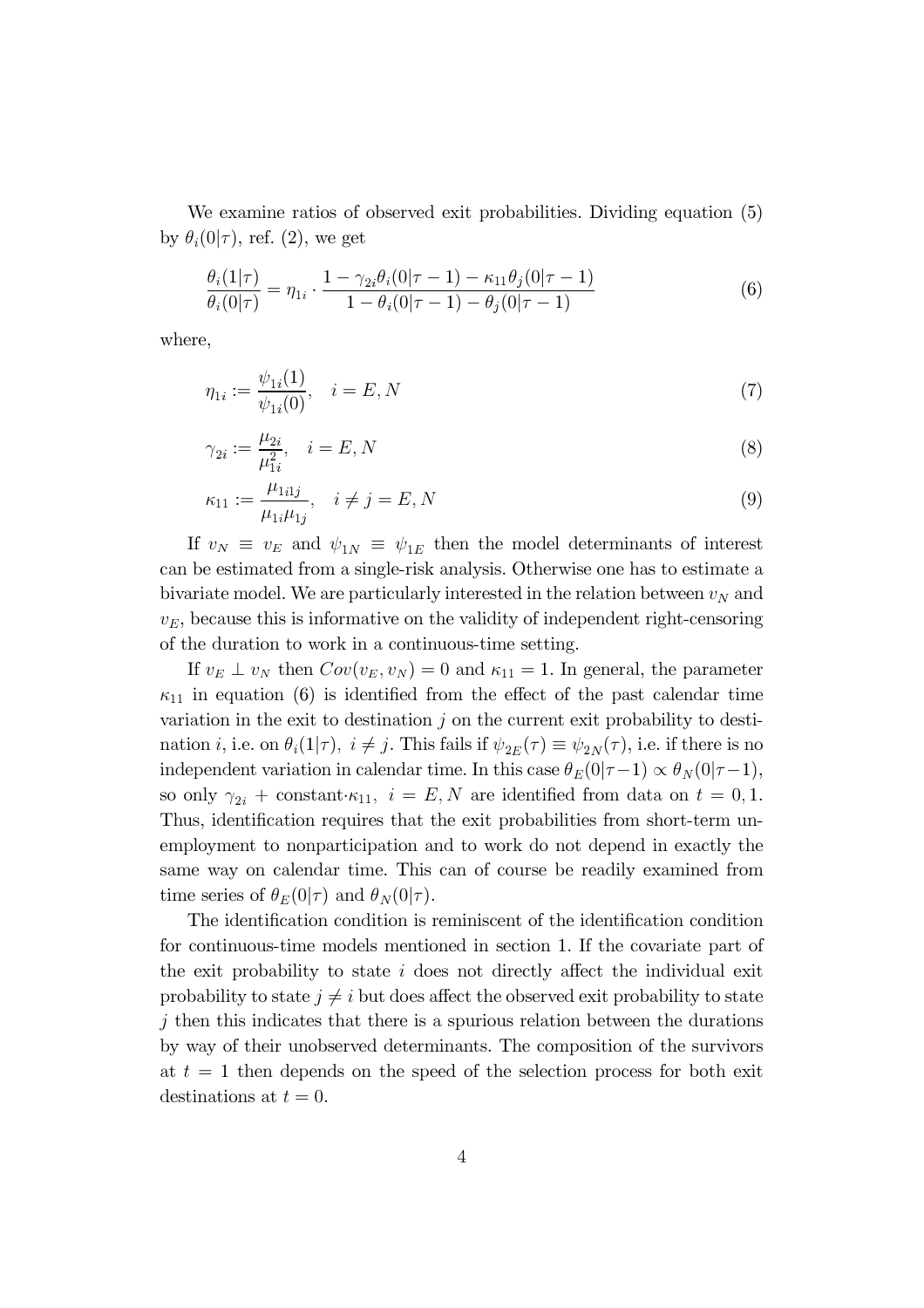For  $t = 2$  one can derive similar expressions as above, leading to equations for  $\theta_i(2|\tau)/\theta_i(1|\tau)$  in terms of observables  $\theta_j(0|\tau-1), \theta_j(0|\tau-2), \theta_j(1|\tau-1)$  $1(j = N, E)$  and additional parameters

$$
\eta_{2i} = \frac{\psi_{1i}(2)}{\psi_{1i}(1)} \quad , \quad i = E, N \tag{10}
$$

$$
\gamma_{3i} = \frac{\mu_{3i}}{\mu_{1i}^3} \quad , \quad i = E, N \tag{11}
$$

$$
\kappa_{12} = \frac{E[v_i v_j^2]}{\mu_{1i}\mu_{1j}^2}, \quad \kappa_{21} = \frac{E[v_i^2 v_j]}{\mu_{1i}^2 \mu_{1j}}, \quad i \neq j = E, N
$$
\n(12)

which has the same qualitative features as  $(6)$ .

We specify  $\log \left( \theta_i(t|\tau) / \theta_i(t-1|\tau) \right)$  (with  $t = 1, 2$ ) to equal the log of the corresponding model expression plus an error term. This gives a system of 4 equations. The error terms represent specification errors that are assumed to be identically  $N(0, \Sigma)$  distributed over time periods. We allow the errors in the four equations to be contemporaneously related. The system is estimated by maximum likelihood. We effectively estimate 11 parameters, which are in fact values of the nonparametric function  $\psi_{1i}(t)$  and moments of the nonparametrically specified  $G$ . Note that these moments do not allow for identification of the full heterogeneity distribution. Accordingly, we can only test for uncorrelatedness of the heterogeneity terms, but not for independence. Also note that the parameters describing the heterogeneity distribution appear in all four equations and are overidentified.

#### 3  $\rm Data$

We use French administrative data on individuals looking for full time permanent jobs. The data are aggregated by duration class. For the model to be applicable, the frequency at which the data are collected has to equal one over the size of the unemployment duration classes. In our empirical analysis, we use quarterly data on the exit probabilities out of the first three quarterly duration classes, over the period 1988.3-1994.4.

To derive the observed exit probabilities from the data, we use two different data sets. The first data set distinguishes unemployment by elapsed dura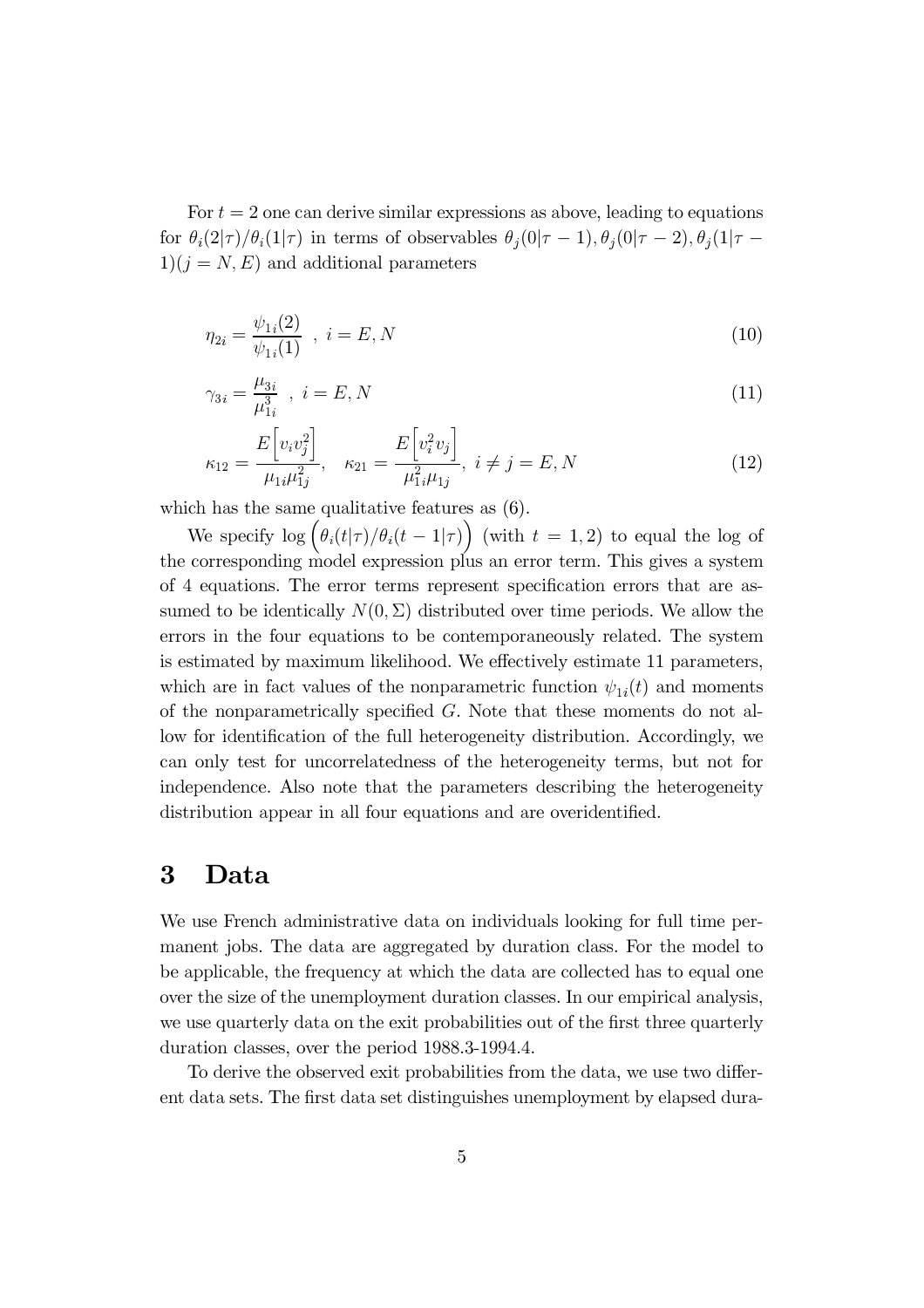tion and gender type. These stock data enable us to calculate exit probabilities, aggregated over all possible destinations. Let  $U(t|\tau)$  denote the number of unemployed in duration class t at the end of quarter  $\tau$ . Then the observed exit probability equals

$$
\theta(t|\tau) = \frac{U(t|\tau) - U(t+1|\tau+1)}{U(t|\tau)}\tag{13}
$$

The second data set contains the number of unemployed that left unemployment in a given quarter, stratified by destination, duration of the past spell of unemployment and gender type. Five possible destinations are distinguished, viz. nonparticipation, expulsion, training, employment and others. Because of the small number of individuals in some of the categories, we group the destinations: employment and training denote the destination employment, while the other three destinations are taken together in the destination nonparticipation.

The observed destination-specific exit probabilities are now calculated in the following way. Denote the percentage of the outflow to destination  $i$ during quarter  $\tau$  having been unemployed t quarters by  $f_i(t|\tau)$  ?

$$
\theta_i(t|\tau) = \frac{U(t|\tau - 1) - U(t + 1|\tau)}{U(t|\tau - 1)} f_i(t|\tau)
$$
\n(14)

In order to circumvent modelling seasonal effects, we correct the raw data on the exit probabilities for seasonal effects, using the Census X11 filter (Shiskin, Young and Musgrave, 1967). It can be shown that seasonal effects in the inflow are also corrected for by this procedure. The data clearly demonstrate that the time series of the destination-specific exit probabilities are different, so that the identification condition is satisfied.

## 4 Estimation results

The estimation results are shown in Table 1. The exit rate to employment shows negative duration dependence during the second quarter of unemployment for both males and females. Moreover, for males there is negative duration dependence in the exit rate to nonparticipation during the first quarter

<sup>&</sup>lt;sup>2</sup>An alternative approach is to divide the observed flows in the second data set by an appropriate risk set, based on the stocks in the first data set. The risk set for the flow from class t in quarter  $\tau$  is of the form  $\alpha U(t|\tau-1)+\beta U(t-1|\tau-1)$ , with  $\alpha+\beta=1$ . For reasonable values of  $\alpha$  and  $\beta$ , this gives similar estimation results.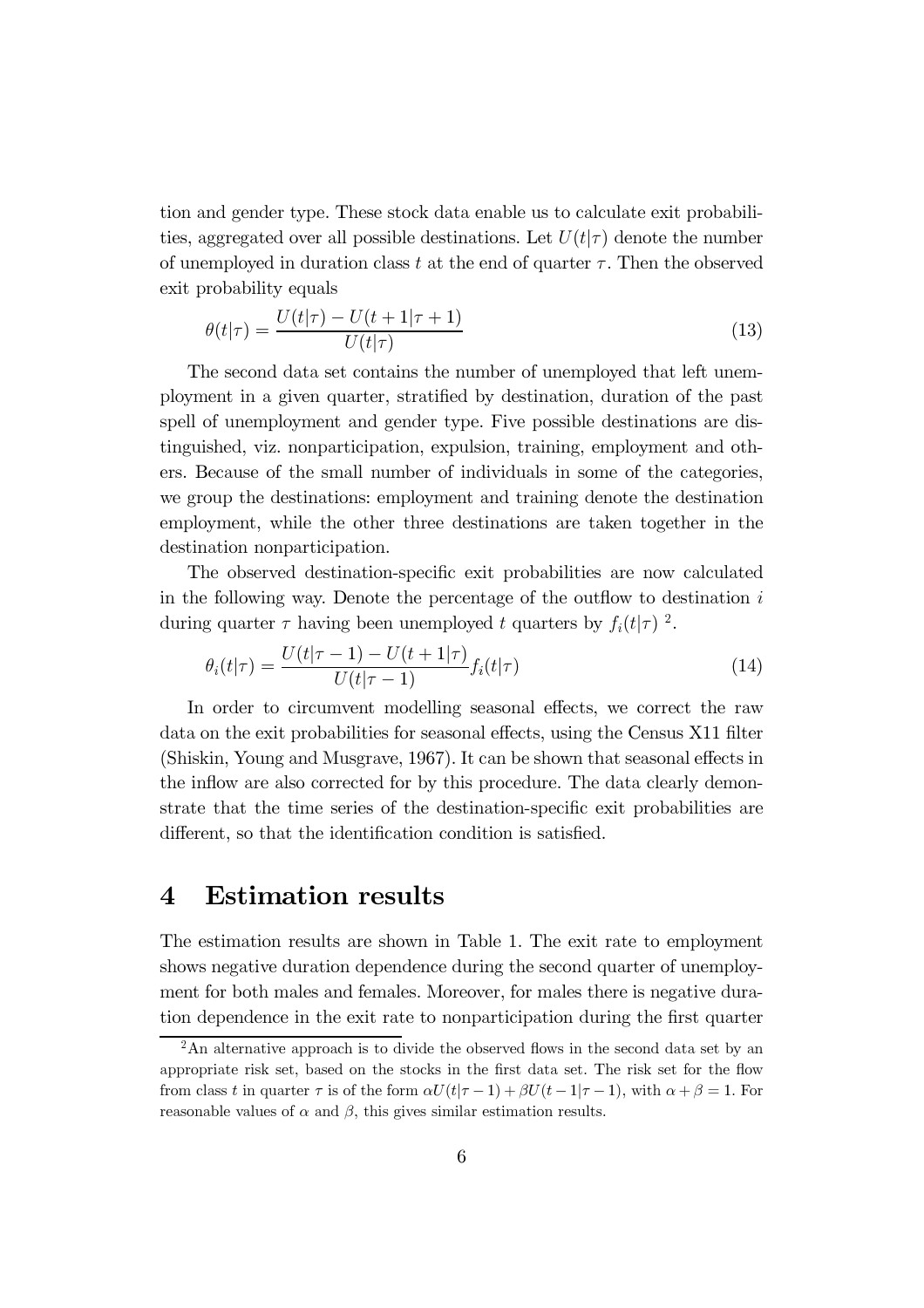of unemployment. The other duration dependence parameters do not differ significantly from one.

The estimates of the unobserved heterogeneity distribution parameters are characterized by large standard errors. The estimates of  $\kappa_{11}$  indicate that the unobserved heterogeneity distributions are uncorrelated, for both gender types. If there is independence, the following restrictions should hold:

$$
\kappa_{11} = 1, \ \kappa_{12} = \gamma_{2N}, \ \kappa_{21} = \gamma_{2E} \tag{15}
$$

Table 1 also shows the estimation results of the model in which these restrictions are imposed. The likelihood ratio test statistic equals 0.98 for males and 2.58 for females. As the 10%-critical value of the  $\chi^2(3)$  distribution is 6.25, we do not reject the independence assumption at any reasonable significance level. The parameter estimates of the duration dependence parameters are close to the estimates in the unrestricted model. Duration dependence in the exit rate to employment is similar for males and females, with significant negative duration dependence during the second quarter of unemployment.

Concerning the unobserved heterogeneity parameters, note that a  $\gamma_{2i}$ estimate significantly larger than one implies that  $var(v_i) > 0$ , i.e. that unobserved heterogeneity is present. For both males and females, we find unobserved heterogeneity in the exit rate to both employment and nonparticipation, which is hardly surprising, given the high level of aggregation in the data. Further,  $\gamma_{3i} - \gamma_{2i}^2$  does not differ significantly from zero, for each gender. From Shohat and Tamarkin (1970), this implies that the marginal distributions of  $v_i$  can be accurately described by a discrete distribution with one positive point of support and one point of support equal to zero. This is convenient for the interpretation of the results, for two reasons. First, for bivariate discrete distributions with two by two points of support, uncorrelatedness is equivalent to independence. Secondly, it is easy to summarize the bivariate distribution in words. There is not much difference across gender. About two third has a high probability of finding a job, while one third never finds job. The probability of becoming nonparticipant is positive for almost all unemployed. This makes sense, given the fact that one can personally decide to become nonparticipant.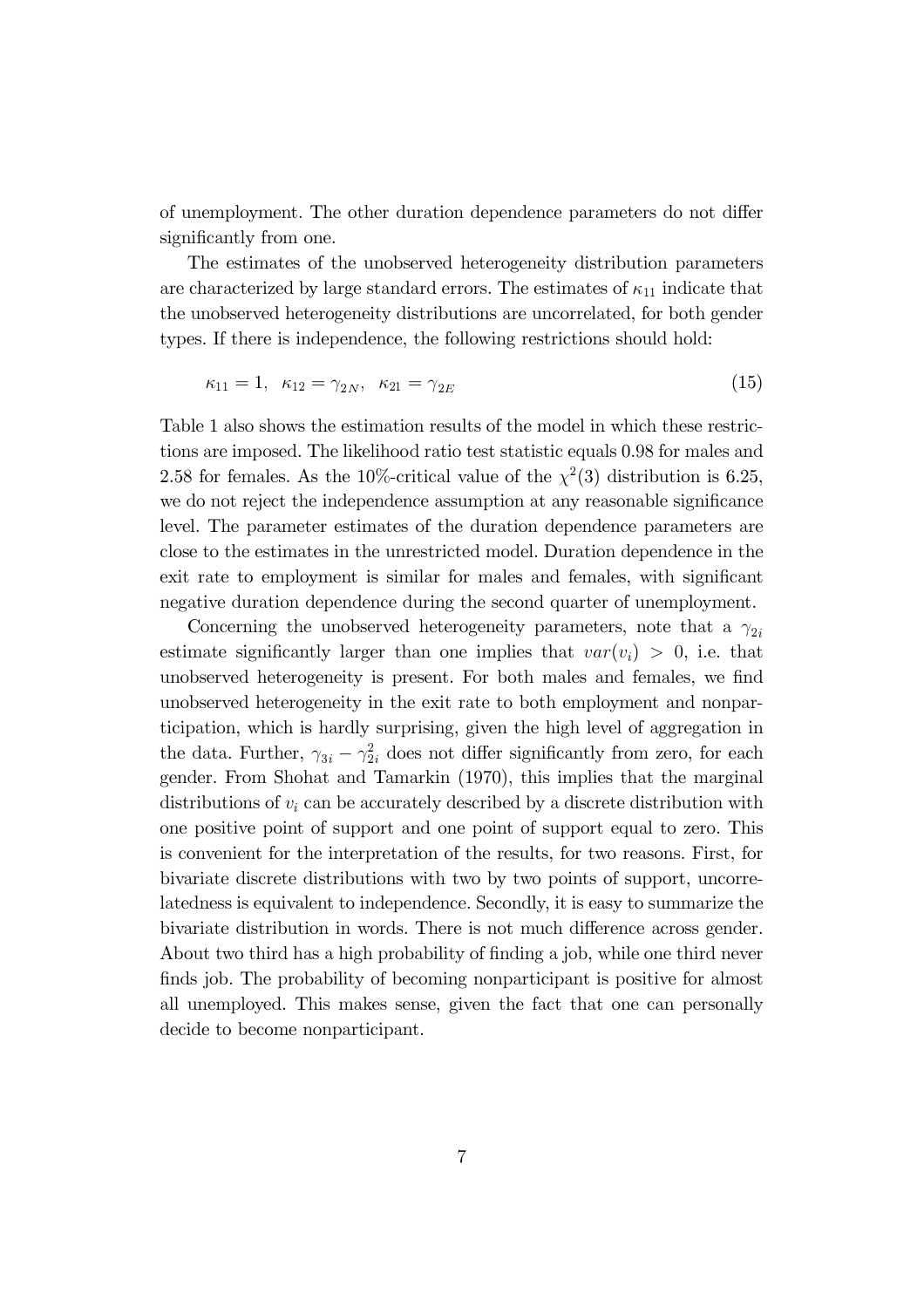## 5 Conclusion

The individual conditional exit probabilities to employment and nonparticipation are uncorrelated across individuals, for males as well as females. This suggests that one may treat exits to nonparticipation as independent rightcensoring of the duration until work, at least under the current set of covariates. These results do not depend on arbitrary functional-form assumptions concerning duration dependence or the unobserved heterogeneity distribution. Moreover, we find that the duration dependence patterns and heterogeneity distributions of the conditional exit probabilities to employment and nonparticipation are different from each other. The exit to employment displays negative duration dependence after one quarter of unemployment, while the exit to nonparticipation does not display duration dependence for females, and negative duration dependence during the first quarter for males. Therefore, in the outflow from unemployment, it is important to distinguish between exits to employment and exits to nonparticipation. The differences in dynamics between the two transitions have to be taken into account.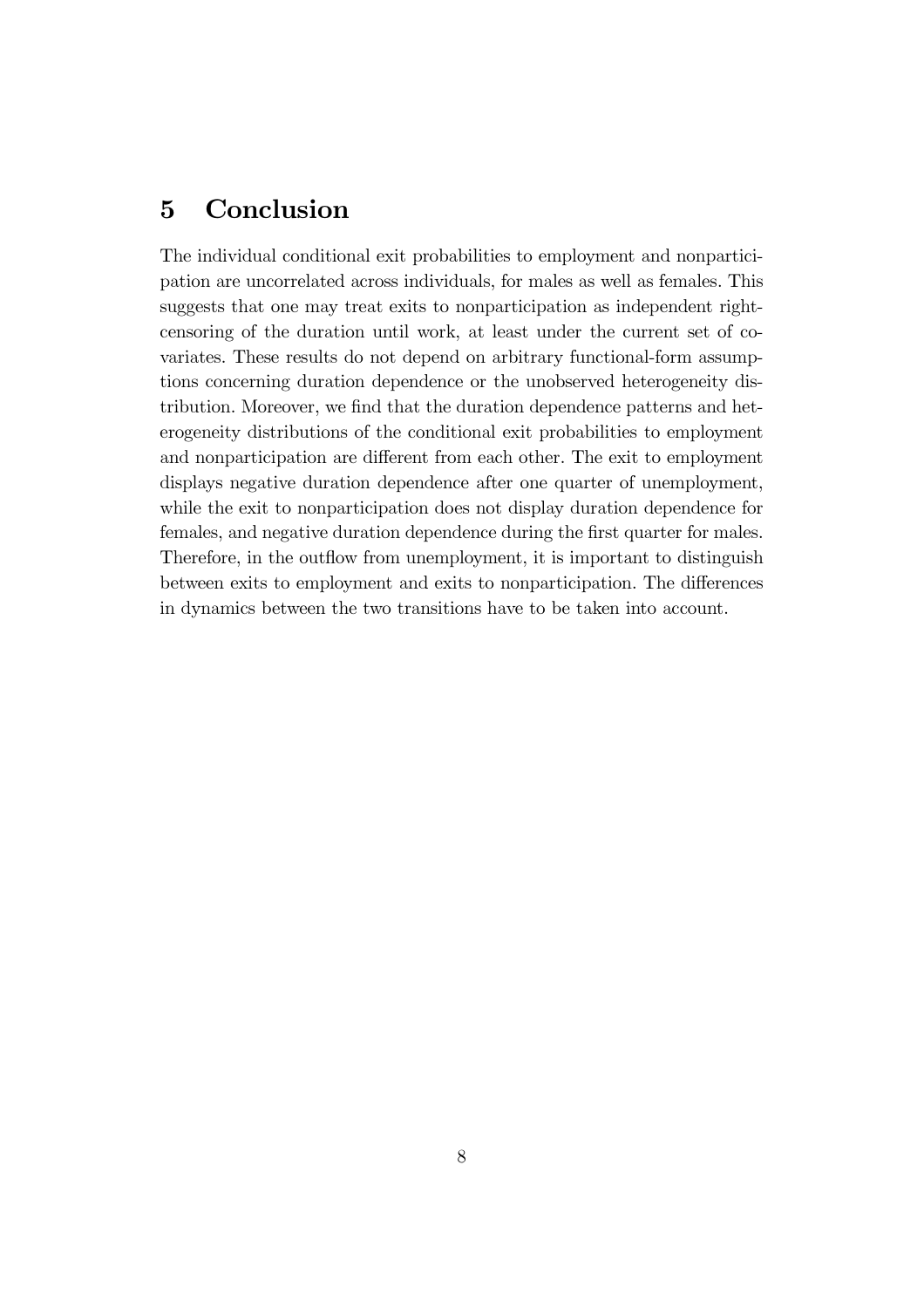## References

- Abbring, J.H., G.J. van den Berg and J.C. van Ours (2002), "The anatomy of unemployment dynamics", European Economic Review, 46, 1785–1824.
- Abbring, J.H. and G.J. van den Berg  $(2003)$ , "The identifiability of the mixed proportional hazards competing risks model", *Journal of the Royal Sta*tistical Society Series B,  $65, 701-710$ .
- Flinn, C.J. and J.J. Heckman (1983), "Are unemployment and out of the labor force behaviorally distinct labor force states", Journal of Labor Eco*nomics*,  $1, 28-42$ .
- Heckman, J.J. and B.E. Honoré (1989), "The identifiability of the competing risks model", *Biometrika*, 76, 325-330.
- Lancaster, T. (1990), The Econometric Analysis of Transition Data, Cambridge University Press, Cambridge.
- Shiskin, J., A.H. Young and J.C. Musgrave (1967), "The X-11 variant of the census method II seasonal adjustment program", Technical paper 15, Bureau of the Census, U.S. Department of Commerce.
- Shohat, J.A. and J.D. Tamarkin (1970), *The problem of moments*, American Mathematical Society, Providence.
- Van den Berg, G.J. and J.C. van Ours (1996), "Unemployment dynamics and duration dependence", Journal of Labor Economics, 14, 100-125.
- Van den Berg, G.J. (2001), "Duration models: Specification, identification, and multiple durations", in J.J. Heckman and E. Leamer, editors, *Hand*book of Econometrics, Volume V, North Holland, Amsterdam.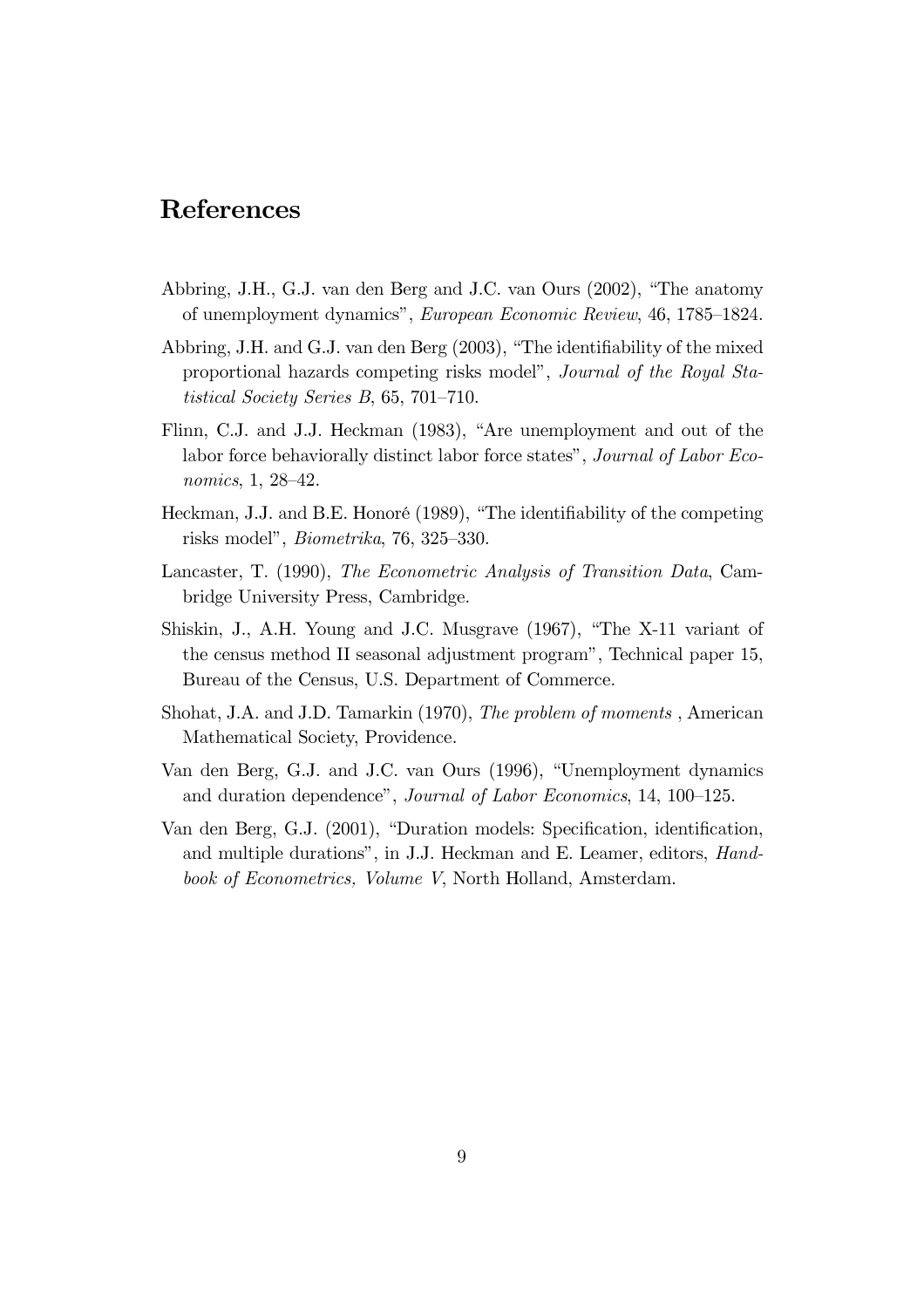## Table 1. Parameter estimates (standard errors in parentheses)

|               |                     | Unrestricted model                    |         |         |        | Restricted model |        |         |  |
|---------------|---------------------|---------------------------------------|---------|---------|--------|------------------|--------|---------|--|
|               | Males               |                                       | Females |         |        | Males            |        | Females |  |
|               |                     | unobserved heterogeneity distribution |         |         |        |                  |        |         |  |
| $\gamma_{2E}$ | 1.372               | (0.137)                               | 1.324   | (0.148) | 1.446  | (0.070)          | 1.519  | (0.098) |  |
| $\gamma_{3E}$ | 1.002               | (0.079)                               | 1.005   | (0.167) | 2.030  | (0.262)          | 2.170  | (0.469) |  |
| $\gamma_{2N}$ | 1.254               | (0.314)                               | 1.215   | (0.242) | 1.432  | (0.129)          | 1.570  | (0.127) |  |
| $\gamma_{3N}$ | 1.005               | (0.189)                               | 1.007   | (0.335) | 1.430  | (0.650)          | 1.793  | (0.867) |  |
| $\kappa_{11}$ | 1.120               | (0.192)                               | 1.284   | (0.167) |        |                  |        |         |  |
| $\kappa_{12}$ | 0.939               | (0.572)                               | 1.368   | (0.702) |        |                  |        |         |  |
| $\kappa_{21}$ | 2.372               | (0.429)                               | 2.423   | (0.574) |        |                  |        |         |  |
|               | duration dependence |                                       |         |         |        |                  |        |         |  |
| $\eta_{1E}$   | 1.053               | (0.037)                               | 1.058   | (0.032) | 1.041  | (0.028)          | 1.047  | (0.032) |  |
| $\eta_{2E}$   | 0.929               | (0.031)                               | 0.938   | (0.028) | 0.928  | (0.023)          | 0.932  | (0.028) |  |
| $\eta_{1N}$   | 0.907               | (0.041)                               | 0.985   | (0.030) | 0.918  | (0.037)          | 0.986  | (0.030) |  |
| $\eta_{2N}$   | 0.991               | (0.048)                               | 1.024   | (0.037) | 0.990  | (0.038)          | 1.028  | (0.037) |  |
|               | log-likelihood      |                                       |         |         |        |                  |        |         |  |
|               | 331.71              |                                       | 351.49  |         | 331.22 |                  | 350.20 |         |  |